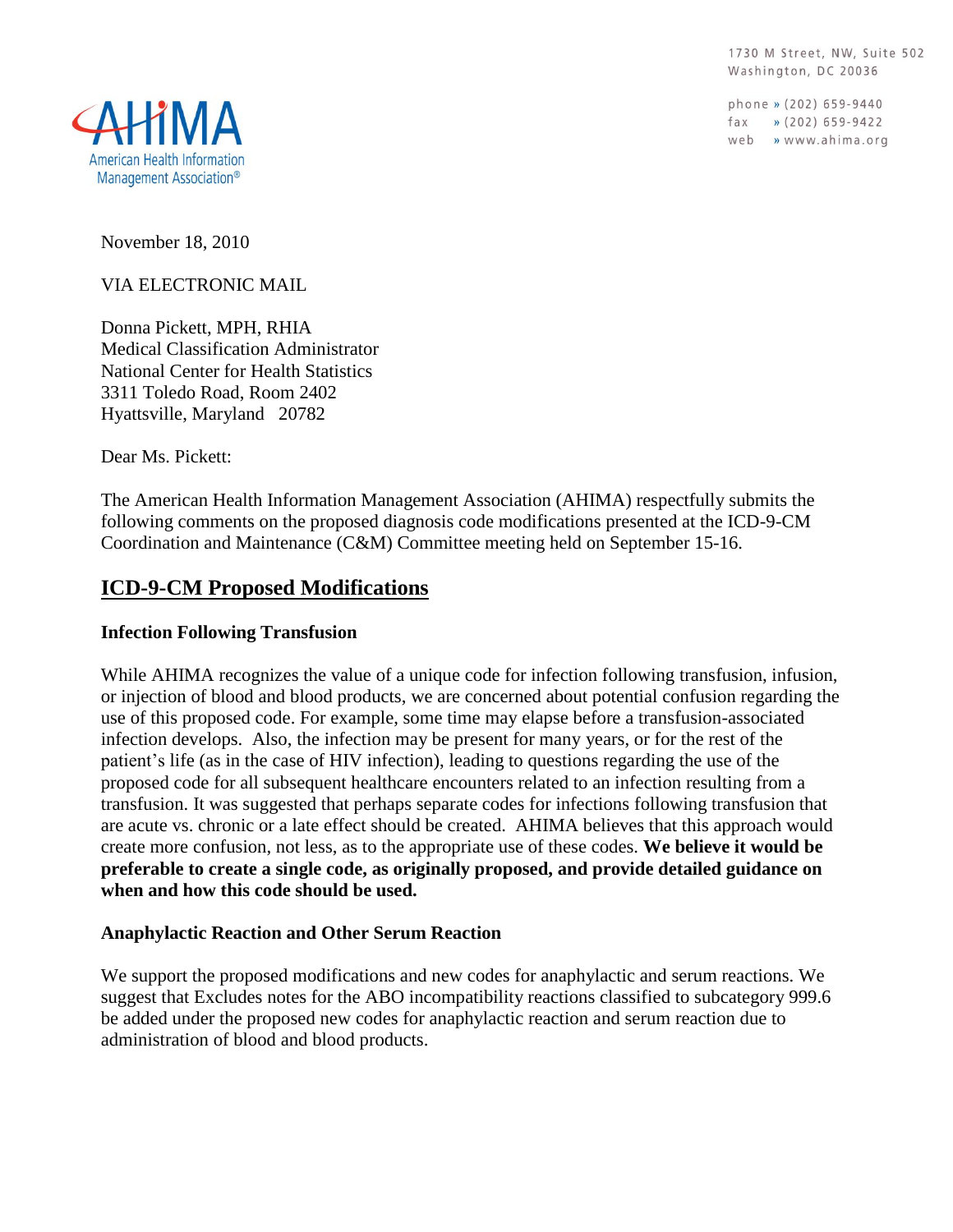#### **Mesh Erosion/Mesh Exposure**

AHIMA supports a modification of option 2 for creation of new codes for mesh erosion/mesh exposure. While we prefer the creation of new codes for these complications in the Genitourinary System chapter, we recommend that only a single code be created to capture both mesh erosion and exposure rather than creating two separate codes. We are concerned that documentation may not adequately distinguish between these conditions. **We believe it is preferable to create a unique code in a female genitourinary category to limit the use of the code to female genitourinary procedures,** since the terms "mesh erosion" and "mesh exposure" may have different meanings when used by other surgical specialties**.** 

**We disagree with the proposed addition of a "use additional code" under subcategory 996.7**, Other complications of internal (biological) (synthetic) prosthetic device, implant, and graft (as described in option 2 of the proposal). Since a new code in category 629, Other disorders of female genital organs, would specifically describe the complication of mesh erosion and exposure, it would not be necessary to assign a code from subcategory 996.7. An Excludes note for "other specified complications classified elsewhere" already exists under category 996.

## **Malnutrition**

We generally support the proposed modifications and new codes for malnutrition, with a few additional suggestions. "Frailty" should be deleted from the proposed "code first" note under proposed new codes 262.13, Severe malnutrition in chronic illness and 262.19, Severe malnutrition related to other disorders. The title of proposed code 262.19 should be revised to state "Severe malnutrition in other disorders."

Malnutrition NOS and severe malnutrition shouldn't both default to code 263.9, Unspecified protein-calorie malnutrition. Consideration should be given to creating a unique code for severe malnutrition NOS.

For severe malnutrition in chronic illness, we recommend that malnutrition be allowed to be appropriately sequenced first when it meets the definition of principal diagnosis (rather than creating "code first" notes that require the related chronic illness to be sequenced first).

We appreciate the proposal to re-index protein malnutrition and severe malnutrition, since these terms are currently indexed to codes that are not typically the intent when these terms are documented.

## **Lymphangioleiomyomatosis**

We support the creation of a unique code for lymphangioleiomyomatosis.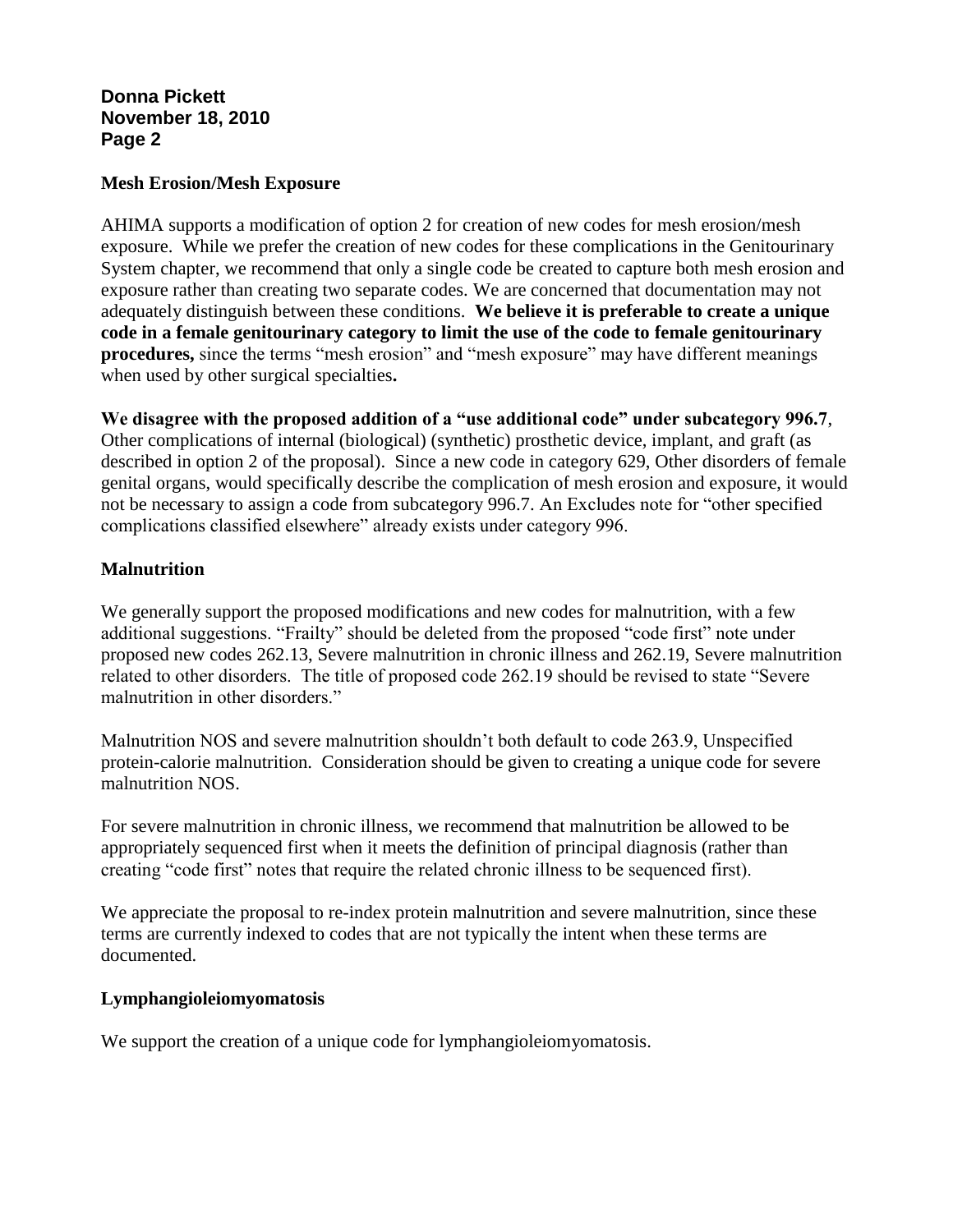### **Dementia Unspecified With and Without Behavioral Disturbance**

AHIMA supports the creation of unique codes for unspecified dementia with and without behavioral disturbance. Proposed code 294.20, Dementia unspecified without behavioral disturbance, should be identified as the default (when it is not known whether there is a behavioral disturbance) by adding an inclusion term under this code.

#### **Elective C-Sections Prior to 39 Weeks**

We do not support the proposed new code for late preterm onset of labor, with delivery. The use of both the terms "late" and "preterm" in the proposed code title is confusing, as it is difficult to comprehend how the onset of labor can be both late and preterm at the same time. Also, the proposed code would not be limited to patients undergoing elective c-sections prior to 39 weeks, even though that is the group of patients this code is intended to capture. This code would be assigned for every patient arriving at the patient in labor in the  $37<sup>th</sup>$  or  $38<sup>th</sup>$  week of gestation who delivers. **We recommend that a code specific to the situation needing to be identified be created (i.e., a code for elective c-section presenting in labor prior to 39 weeks).** 

#### **Personal History of Gestational Diabetes**

We support the creation of a unique code for personal history of gestational diabetes. However, this code might more appropriately be located in subcategory V13.2, Personal history of other genital system and obstetric disorders, rather than proposed subcategory V12.2, Personal history of endocrine, metabolic, and immunity disorders, since gestational diabetes is classified to chapter 11 (not chapter 3) and is specifically a pregnancy-related condition.

## **Encounter for Fetal Viability Ultrasound/Personal History of Ectopic Pregnancy**

While AHIMA supports the creation of new codes for pregnancy with history of ectopic pregnancy and pregnancy with inconclusive fetal viability, we disagree with the proposed placement of the code for pregnancy with inconclusive fetal viability in subcategory V23.4, Pregnancy with other poor obstetric history. Since the inconclusive fetal viability refers to the current pregnancy and not a previous pregnancy, this code does not belong in a subcategory for pregnancy with poor obstetric history. A more appropriate code assignment would be V23.6 or V23.87.

#### **Adult Pulmonary Langerhans Cell Histiocytosis (PLCH)**

We support the proposed code for Adult Pulmonary Langerhans Cell Histiocytosis.

#### **Acquired Absence of Joint**

We support the proposal for new codes for acquired absence of joint and aftercare following explantation of joint prosthesis. The proposal presented at the September C&M meeting represents a significant improvement over previous versions of this proposal.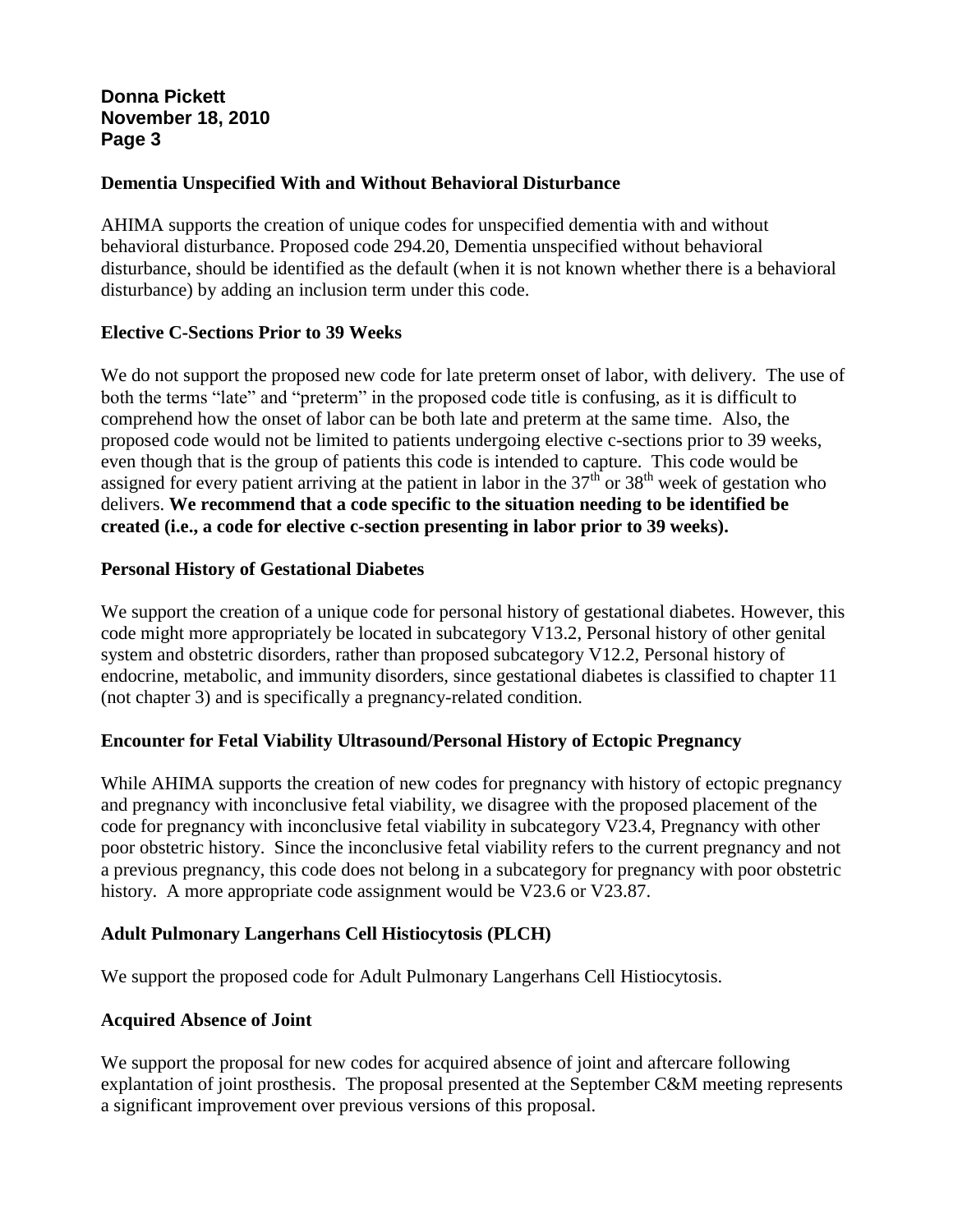#### **Glaucoma Severity Staging**

While we recognize the value of capturing the glaucoma stage, we are concerned that this information frequently won't be documented. If the proposal for creation of codes for glaucoma stages is implemented, the proposed "use additional code" notes under the glaucoma codes indicating that an additional code should be assigned for the stage should be revised to state "use additional code, if known."

Also, a unique code for "glaucoma stage NOS" should be created rather than classifying it to the code for indeterminate stage glaucoma. There is a significant difference between being clinically unable to determine the glaucoma stage and the stage not being documented.

We support the proposed new code for family history of glaucoma.

#### **Corticobasal Degeneration**

AHIMA supports creation of a unique code for corticobasal degeneration.

#### **Pulmonary Arteriovenous Malformation and Pulmonary Atresia**

We support the proposal for new codes describing pulmonary artery coarctation and atresia, pulmonary arteriovenous malformation, and other anomalies of pulmonary artery and pulmonary circulation.

#### **Complications of Stem Cell Transplant**

We support the creation of a unique code for complications of stem cell transplant rather than classifying these complications to the existing code for complications of bone marrow transplant. As noted in the documentation for this C&M topic, many stem cell transplantation procedures are performed using stem cells collected from the peripheral blood rather than from the bone marrow. Stem cells can also be collected from umbilical cord blood.

#### **Pseudobulbar Affect**

We support the creation of a new code for pseudobulbar affect. The proposed "code first" note under the new code should be revised to state "code first underlying cause, if known," since there may be occasions when the underlying cause is not known.

### **Reportable Malignant Skin Cancers**

We support the proposal to expand codes under category 173, Other malignant neoplasm of skin, to distinguish basal and squamous cell skin cancers from other types of skin cancers.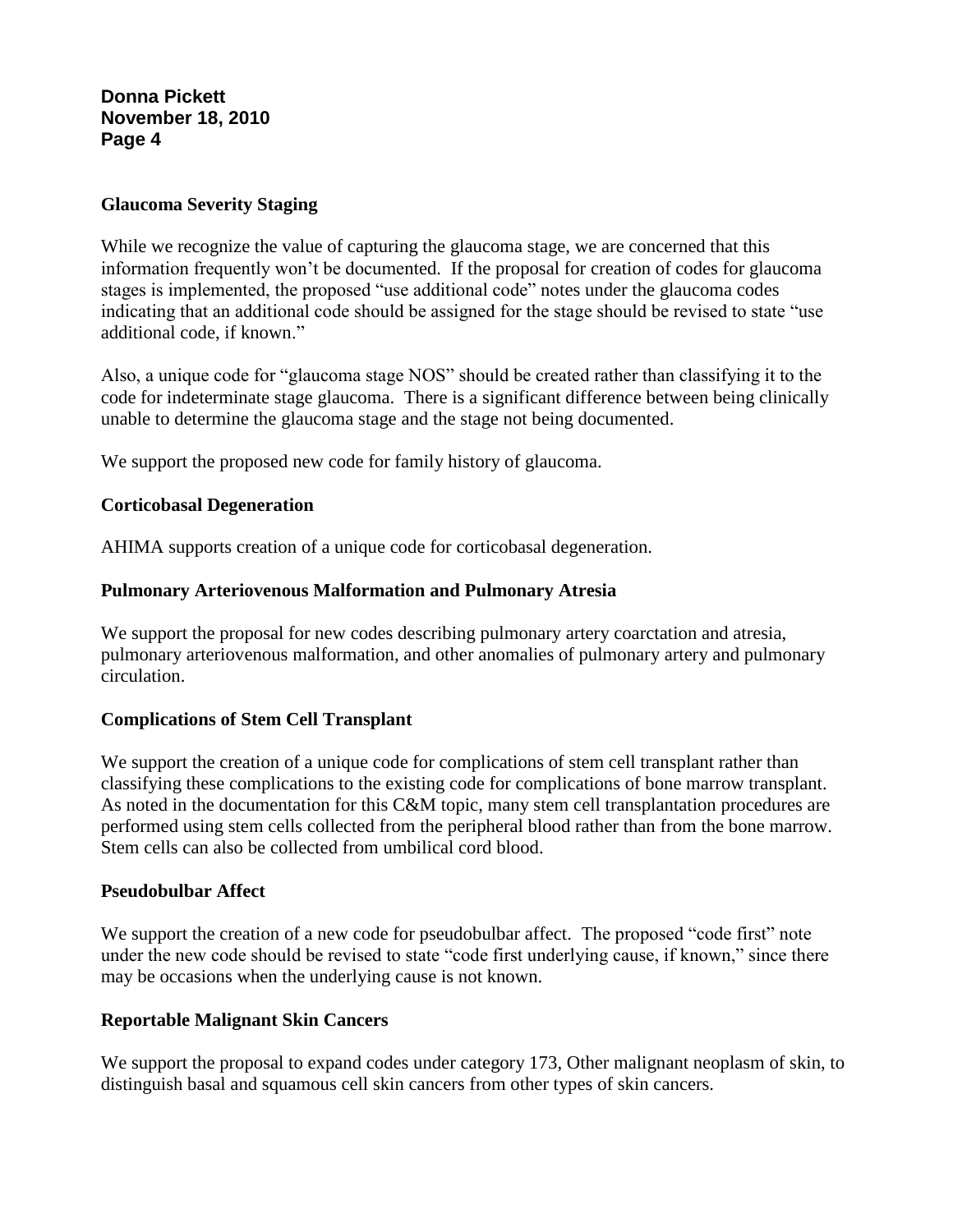### **Disorders Due to Intrinsic Circulating Anticoagulants, Antibodies, or Inhibitors**

It is not entirely clear from the proposal to expand code 286.5, Hemorrhagic disorder due to intrinsic circulating anticoagulants, antibodies, or inhibitors, what the prevalence of these conditions is or if the applicable medical specialty societies support the proposal. **We recommend confirming support from the physician community before implementation of this proposal.**

#### **Interstitial Lung Diseases of Childhood**

We prefer option 1 for this proposal, as we don't believe the level of specificity in option 2 would typically be supported by medical record documentation. Excludes notes for interstitial lung diseases not of childhood should be added under the proposed new codes.

#### **Idiopathic Pulmonary Fibrosis**

We support creation of a unique code for idiopathic pulmonary fibrosis.

#### **Nonspecific Interstitial Pneumonitis**

While we support a new code for idiopathic non-specific interstitial pneumonitis, the proposed Excludes note under this new code is confusing. According to this Excludes note, non-specific interstitial pneumonia NOS is classified to code 516.8, Other specified alveolar and parietoalveolar pneumonopathies, instead of the proposed new code for idiopathic lymphoid interstitial pneumonia. However, since "idiopathic" means "of unknown cause," the distinction between idiopathic nonspecific interstitial pneumonitis and non-specific interstitial pneumonia NOS is not clear. It would seem as though both of these terms should be classified to the same code.

Also, instructional notes and index entries will need to provide clear direction regarding the appropriate classification for related or similar terms. For example, this proposal indicates (by an Excludes note) that non-specific interstitial pneumonia NOS would be classified to code 516.8, and a separate C&M proposal for a new code for idiopathic pulmonary fibrosis indicates that proposed code 516.30 would be assigned for idiopathic interstitial pneumonia, not otherwise specified. These terms (non-specific interstitial pneumonia NOS, idiopathic interstitial pneumonia, not otherwise specified, and idiopathic non-specific interstitial pneumonitis) are similar and could be confusing to coding professionals, particularly since the medical record documentation may not clearly distinguish among these conditions. Currently, "interstitial pneumonia" (not specified as acute or chronic) is indexed to code 516.8, without a distinction of "non-specific" or "idiopathic." Unless the terms used in the proposed codes are clearly documented in the medical record, the proposed codes for interstitial pneumonia may be used inconsistently.

#### **Acute Interstitial Pneumonia**

We support a unique code for acute interstitial pneumonia. As commenters noted during the C&M meeting, if this term is documented by the physician in the medical record to describe the patient's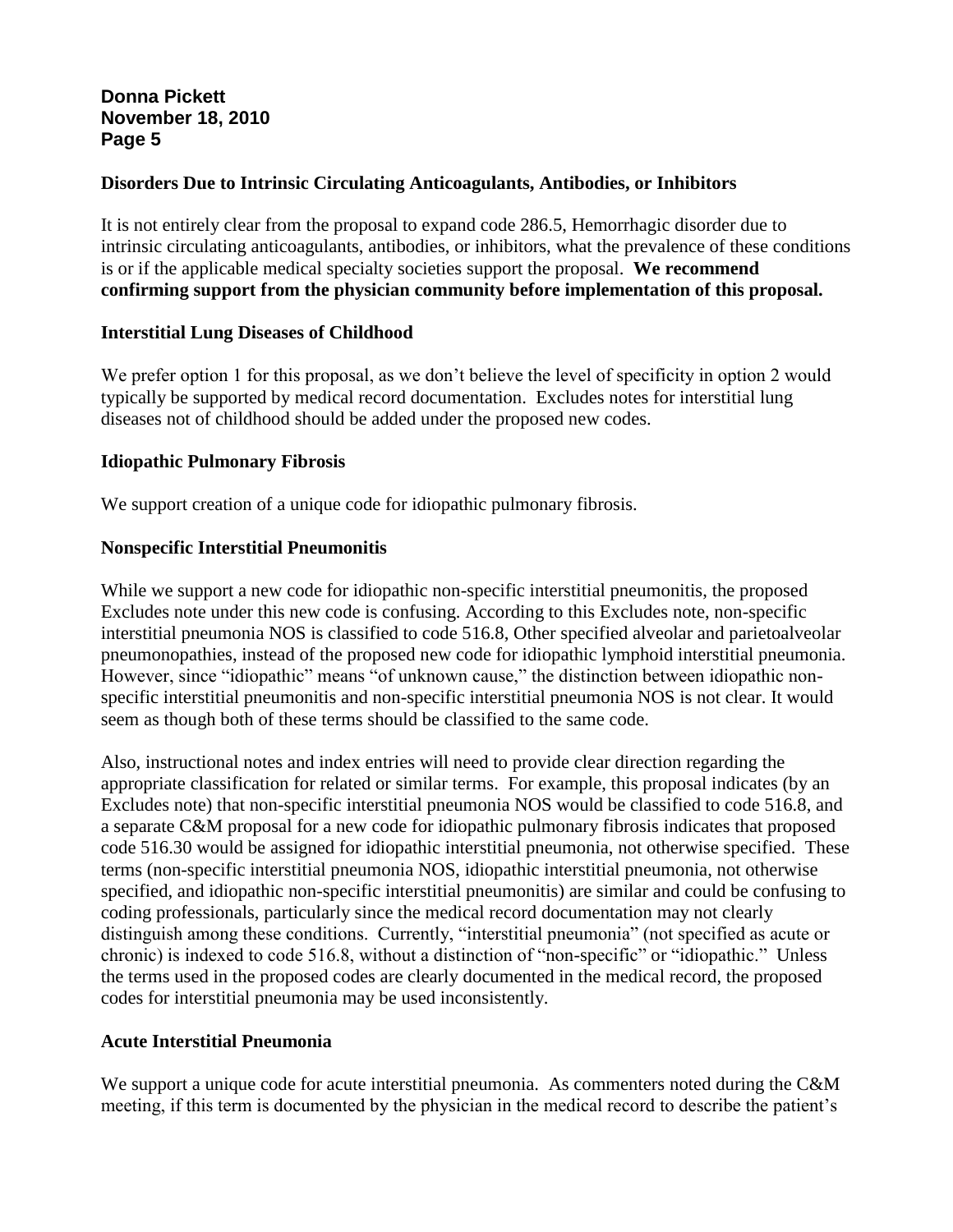condition, the proposed new code will be assigned, even if the physician really means an acute atypical pneumonia rather than a true acute interstitial pneumonia.

### **Respiratory Bronchiolitis-associated Interstitial Lung Disease**

AHIMA supports the creation of a specific code for respiratory bronchiolitis interstitial lung disease. An Excludes note for this new code should be added under subcategory 466.1, Acute bronchiolitis.

## **Lymphocytic Interstitial Pneumonia**

While we support the creation of a unique code for idiopathic lymphoid interstitial pneumonia, the proposed Excludes note under this new code is confusing. According to this Excludes note, lymphoid interstitial pneumonia NOS is classified to code 516.8 instead of the proposed new code for idiopathic lymphoid interstitial pneumonia. However, since "idiopathic" means "of unknown cause," the distinction between lymphoid interstitial pneumonia NOS and idiopathic lymphoid interstitial pneumonia is not clear. It would seem as though both of these terms should be classified to the same code.

## **Cryptogenic Organizing Pneumonia**

We support the creation of a new code for cryptogenic organizing pneumonia. According to an Excludes note in the proposal, organizing pneumonia NOS would be classified to code 516.8 rather than the new code. However, since the proposal indicates that cryptogenic organizing pneumonia is a "clinicopathologic entity involving a histopathologic organizing pneumonia of unknown cause," it is not clear why organizing pneumonia NOS wouldn't be classified to the new code.

## **Desquamative Interstitial Pneumonia**

AHIMA supports the creation of a code for desquamative interstitial pneumonia.

## **ICD-9-CM Proposed Addenda**

We support the proposed ICD-9-CM addenda modifications, with the addition of the following changes that were suggested by C&M attendees:

- Change the "code first" note under code 536.3, Gastroparesis, to "code first, if known" instead of "code first, if applicable;"
- Spell out the abbreviation "CNS" in the proposed index entry for Siderosis, CNS;"
- Add index entries for additional vertebral levels for "Tear, annular thrombosis," since the proposed index entry is specifically for the thoracic level.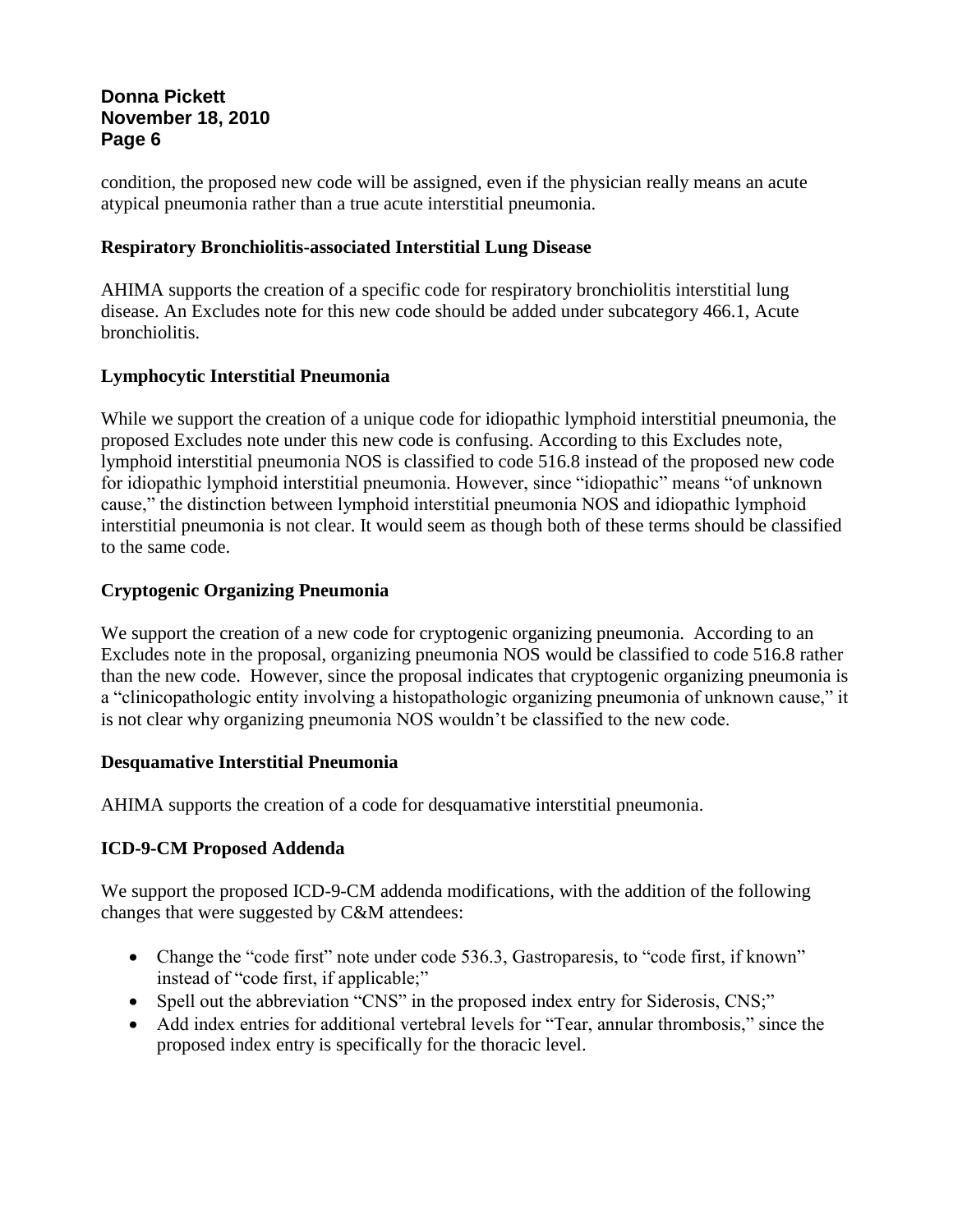# **ICD-10-CM Proposed Modifications**

### **Opioids Expansion**

AHIMA **opposes** the proposal for an extensive expansion of the poisoning, adverse effect, and underdosing codes to allow specific identification of the opioid molecules, and the expansion of F11, Opioid related disorders to identify the type of opioid. The proposed level of detail is inconsistent with the structure and scope of a classification system and would be more appropriate for a drug terminology. ICD-10-CM is not, and is not intended to be, a comprehensive drug terminology. Also, we are concerned about the precedent that incorporation of this level of detail for a single drug category would set for other drug-related code categories. Additionally, the proposed  $7<sup>th</sup>$  characters for F11 are an inappropriate use of the ICD-10-CM  $7<sup>th</sup>$  character structure. And, as noted during the C&M meeting, some of the proposed codes may not be clinically appropriate (such as an underdosing code for crack cocaine). Also, it is extremely unlikely that the detail necessary to assign many of the proposed codes would be available in medical record documentation. **However, our primary concern with this proposal is that this level of specificity about the drug type, including identification of drug molecules, is not appropriate in a classification system.**

#### **Weeks of Gestation of Pregnancy**

While we support the creation of a new category to identify weeks of gestation, guidance will need to be provided on the use of these codes. For example, is the number of weeks at admission or discharge coded? Whose documentation can be used for coding the number of weeks?

Also, the proposed new codes should be consistent with the definitions of trimester at the beginning of chapter 15. For example, the proposed code for week 28 indicates second trimester, whereas the definitions of trimester indicate that week 28 is in the third trimester.

We agree with the suggestion made during the C&M meeting that the concept of weeks of gestation should be placed in a single subcategory to conserve space. While it was noted that the proposed approach involving multiple new subcategories was intended to leave space for future expansion to identify the days within the weeks of gestation, AHIMA would be opposed to this level of detail in ICD-10-CM. While identifying the week of gestation seems appropriate, identifying the specific days within the week of gestation is a level of granularity that does not belong in a classification. Therefore, **we recommend that the proposed codes for weeks of gestation be located in a single subcategory to allow other subcategories to be used for other clinical concepts.**

## **Weeks of Gestation for Newborn**

We support the proposed expansion of subcategories P07.2, Extreme immaturity of newborn, and P07.3, Other preterm newborn, to identify the specific week of gestational age. We concur with the American Hospital Association that beginning and ending limits should be added to each code, so that the gestational ages included in each code are abundantly clear.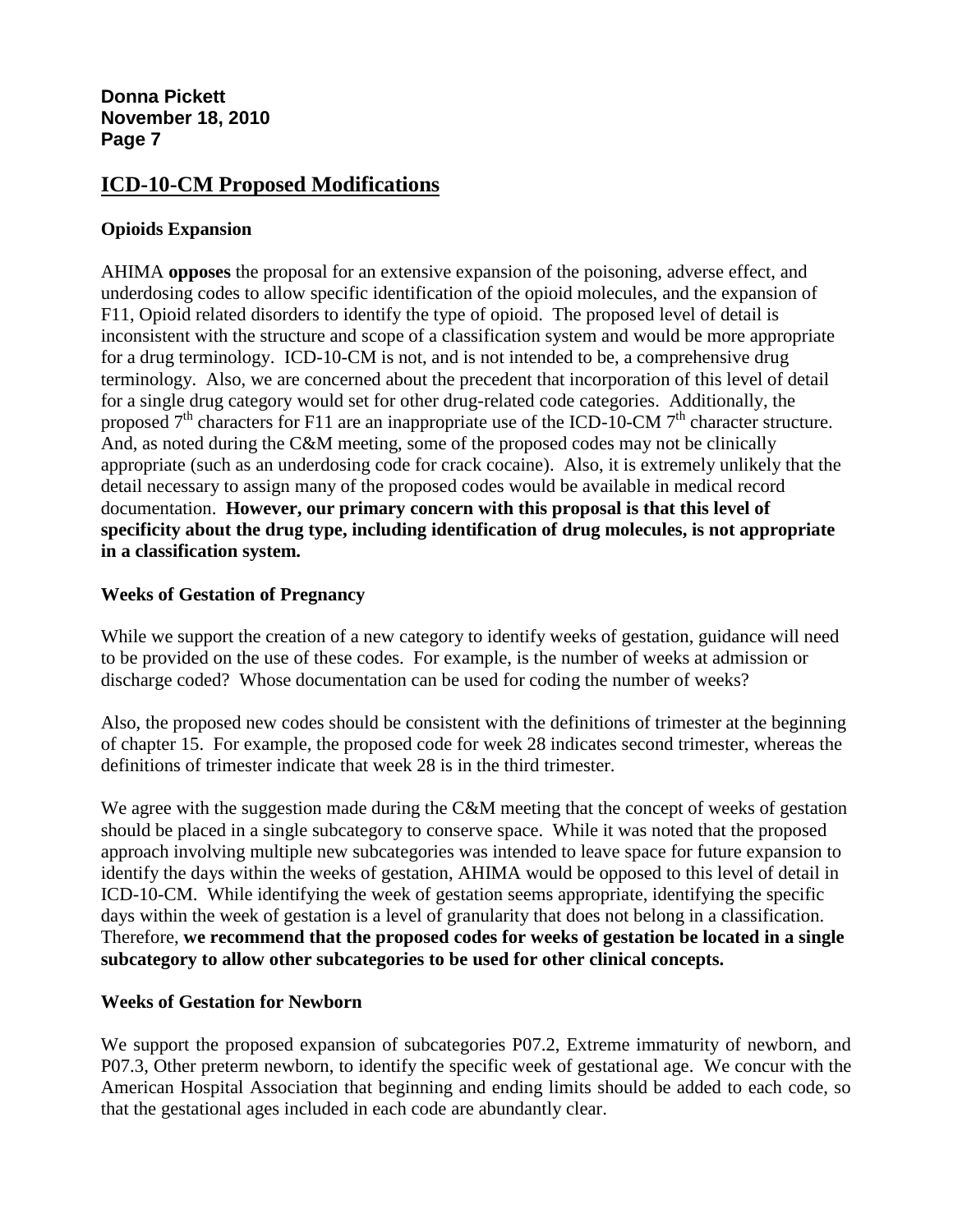The term "NOS" should be added to the proposed inclusion term under code P07.20 to clarify the use of this code.

#### **Benign Neoplasm of Genitourinary Organs**

AHIMA supports the creation of unique codes for benign lipomatous neoplasm of kidney and other genitourinary organ. A commenter suggested either including unspecified benign lipomatous neoplasm in the proposed code for benign lipomatous neoplasm of other sites or creating a unique code. However, this suggestion is unnecessary, as code D17.9, Benign lipomatous neoplasm, unspecified, already exists.

#### **Urethral False Passage**

We support the proposed code for urethral false passage.

#### **Nodular Prostate**

We support the creation of new codes for nodular prostate with and without lower urinary tract symptoms.

To be consistent with the structure of other codes in category N40, we recommend reversing the order of the two proposed codes for nodular prostate – the code for nodular prostate without lower urinary tract symptoms should be the first code (N40.2) and that with lower urinary tract symptoms should be the second code (N40.3).

"Nodular prostate NOS" should be added as an inclusion term under the code for nodular prostate without lower urinary tract symptoms.

#### **Inflammatory Disease of the Prostate**

We have no objection to the deletion of the codes distinguishing acute and chronic prostatitis with and without hematuria, since this deletion is occurring prior to ICD-10-CM implementation.

#### **Cyst of Prostate**

We support the creation of a unique code for cyst of prostate.

## **Acquired and Congenital Torsion of Penis**

We support the proposed codes for acquired and congenital torsion of penis. We concur with the suggestion that the second instance of the word "acquired" should be deleted from the title of proposed code N48.82. We also agree that the word "acquired" should be deleted from the inclusion term under proposed code N48.82 to clarify that torsion of penis NOS is classified to this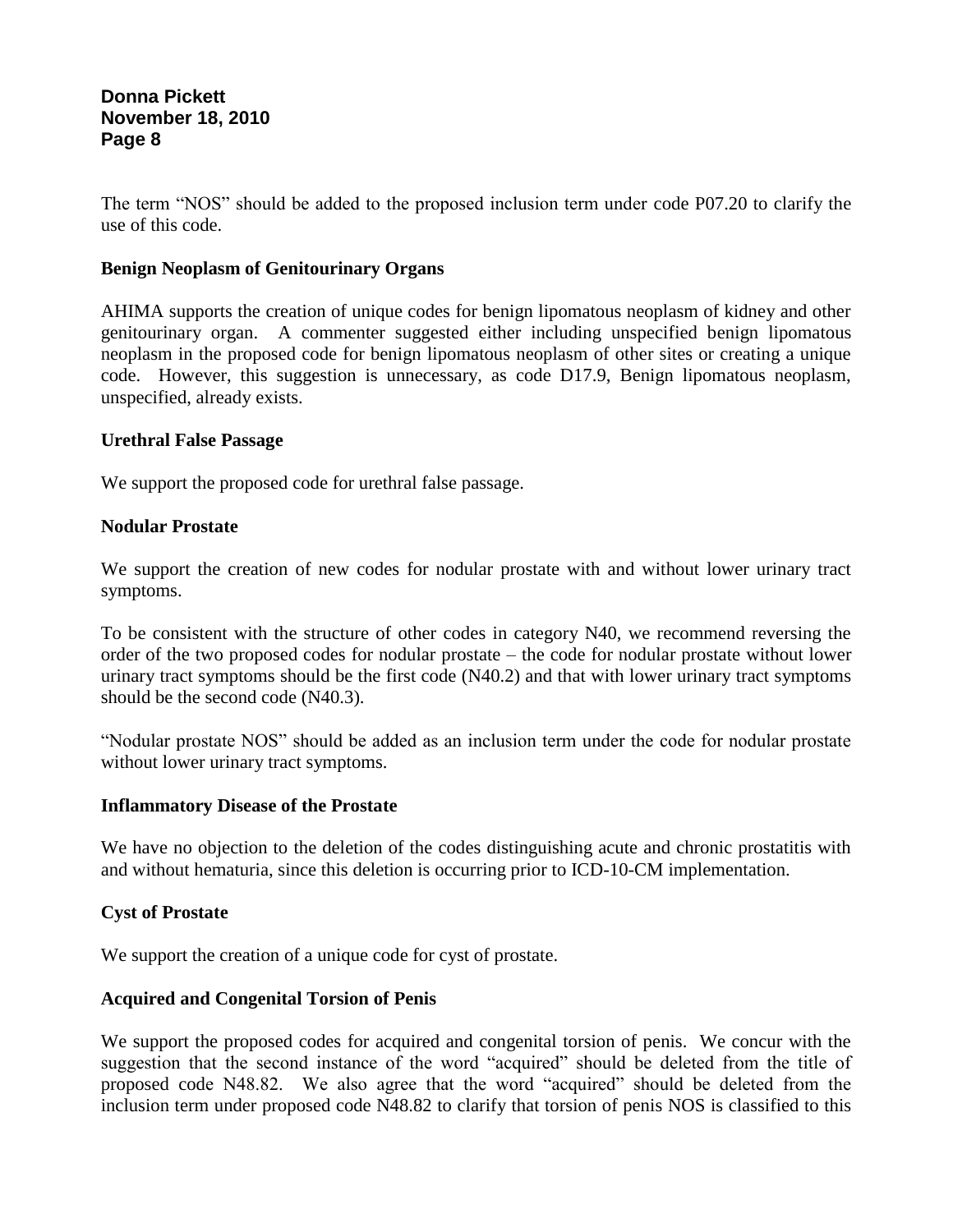code. However, it is not clear from the proposal whether the default for torsion of penis NOS should be the acquired or congenital form. The proposal notes that congenital torsion of the penis is a common occurrence in pediatric patients. Should the default be different based on the age of the patient? Clarification should be obtained from the American Urological Association in order to ensure the most appropriate default for unspecified torsion of penis is selected.

## **Cyst of Epididymis**

We support the proposed code for cyst of epididymis.

## **Hidden Penis**

We support the proposed code for hidden penis.

## **Personal History of Malignant Neoplasm of Ureter**

We support the creation of a code for personal history of malignant neoplasm of ureter.

#### **Visual Agnosia and Related Conditions**

We support the proposal to create a new code for visual agnosia, with inclusion terms under this code for prosopagnosia and simultanagnosia. If these conditions are commonly due to an underlying condition, we recommend adding an instructional note indicating that the underlying condition should be coded first, if known (or if applicable).

## **Displacement/Dislocation of Internal Hip Prosthesis**

While we understand the clinical rationale for the proposed revision of the titles of codes T84.022 and T84.023 to indicate "instability" instead of "dislocation," it might be confusing to change the titles of just these two codes when the titles of subcategory T84.02 and the other individual codes in this subcategory say "dislocation." Since "instability of internal joint prosthesis" is an inclusion term under subcategory T84.02, and none of the codes in this subcategory distinguish between instability and dislocation, it would seem as though the codes in subcategory T84.02 are intended to be used for either dislocation or stability. So it seems unnecessary to change any of the code titles to state "instability" instead of "dislocation." If only the title of the codes for knee prosthesis is changed, it might create confusion as to how instability of other joint prostheses should be coded – and why the other codes weren't revised to reflect "instability" as well.

If the inclusion term under subcategory T84.02 does not sufficiently clarify that the codes in subcategory T84.02 should be used for either instability or dislocation, **we recommend that the titles of subcategory T84.02 and all of the codes in this subcategory be revised to state "Dislocation or instability."**